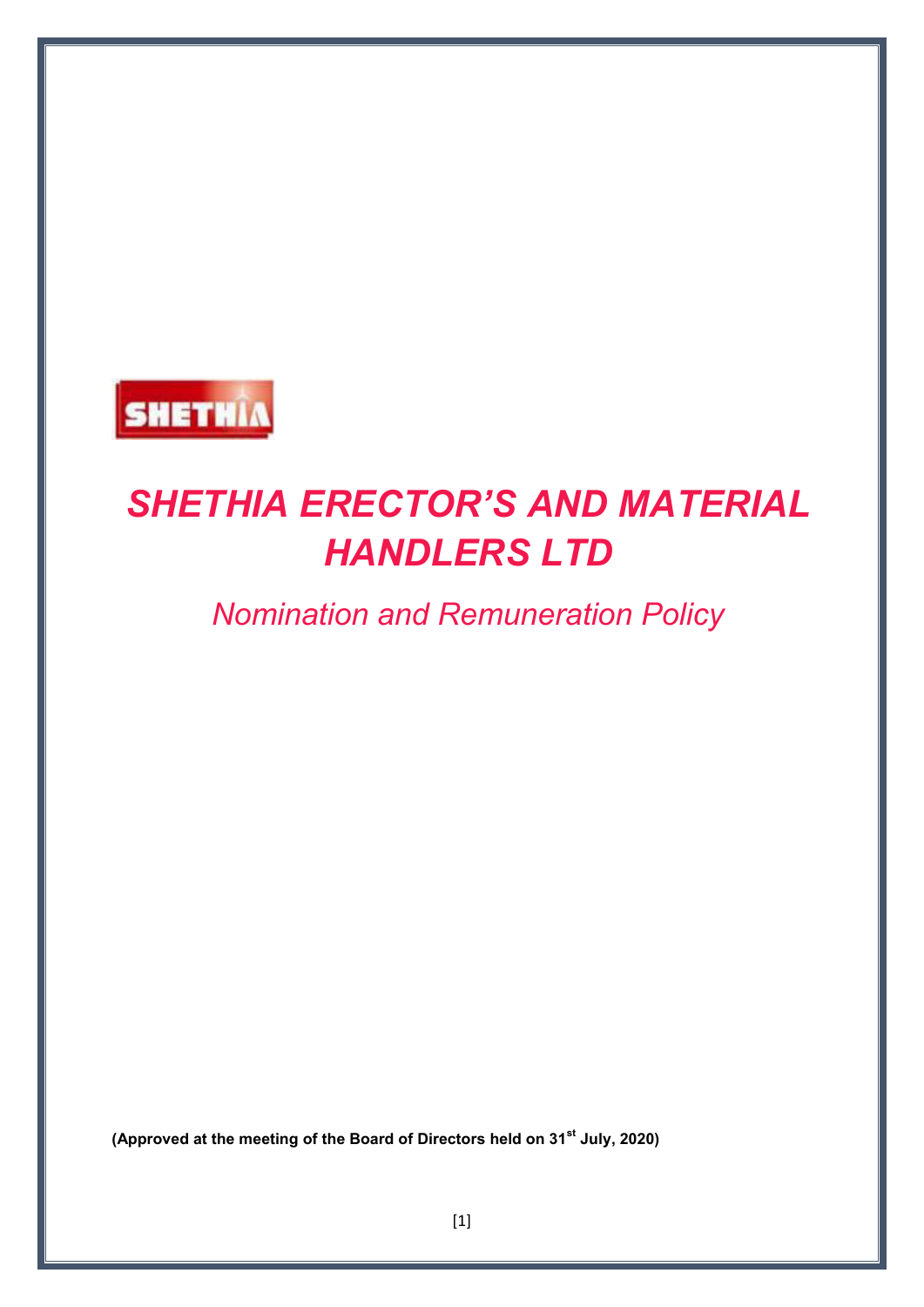## **Nomination and Remuneration Policy**

Our policy on the appointment of Directors including Independent Directors, Key Managerial Personnel (KMP) and senior management and the policy on remuneration of the Directors, KMP and other employees provides a referendum based on which the Human Resource Management Team plans and strategies their recruitment plans for the strategic growth of the Company. The policy is provided herewith pursuant to the provisions of Section 178(4) of the Companies Act, 2013 and Regulation 19(4) of the SEBI (Listing Obligations and Disclosure Requirements) Regulations, 2015.

Introduction The Company believes that human resources as an asset are invaluable and play an integral part in the growth and success of the Company. The Company also acknowledges that a Board with diversified expertise and experience, adequate mix of Executive and Independent Directors, provides the desired vision, governance structure and mission to the Company in order to enable it to achieve its goals.

#### **A. APPLICABILITY**

The policy is applicable to:

- a) Directors (Executive and Non-Executive)
- b) Key Managerial Personnel

c) Senior Management Personnel or such other persons of the Company as the Committee may deems fit for that purpose.

## **B. ROLE OF THE COMMITTEE**

The Role of the Nomination and Remuneration Committee in Company is as follows:

a. To identify persons who are qualified to become Directors (Executive and Non-Executive) and who may be appointed in Senior Management and Key Managerial positions in accordance with the criteria laid down in the policy and recommend to Board their appointment and removal.

b. To formulate criteria for determining qualifications, positive attributes and independence of a **Director** 

c. To recommend to the Board on Remuneration payable to the Directors (whole time Directors, Executive Directors etc), Key Managerial Personnel and employees of Senior Management while ensuring the following:-

i) That the level and composition of remuneration is reasonable and sufficient to attract, retain and motivate directors of the quality required to run the Company successfully.

ii) That relationship of remuneration to performance in respect of Directors, Key Managerial Personnel and employees of Senior Management is clear and meets appropriate performance benchmarks.

iii) That remuneration to directors, key managerial personnel and senior management involves a balance between fixed and incentive pay reflecting short and long term performance objectives appropriate of the working of the Company and its goals.

d. To formulate criteria for evaluation of every Director including Independent Director and the Board.

e. To carry out evaluation of the performance of Directors, as well as Key Managerial and Senior Management Personnel and provide necessary report to the Board for further evaluation by the

Board. f. To enable the company to attract, retain and motivate highly qualified members for the Board and other executive level to run the Company effectively and successfully.

g. To provide to Key Managerial Personnel and Senior Management, reward linked directly to their efforts, performance, dedication and achievement relating to the Company's operations.

h. To devise a policy on Board diversity from time to time; and

i. To develop a succession plan for the Board and to regularly review the plan.

#### **STATUTORY POWERS OF THE COMMITTEE**

(a) The committee shall have a power to express opinion whether the Director possesses the requisite qualification for the practice of the profession, when remuneration is proposed to be paid for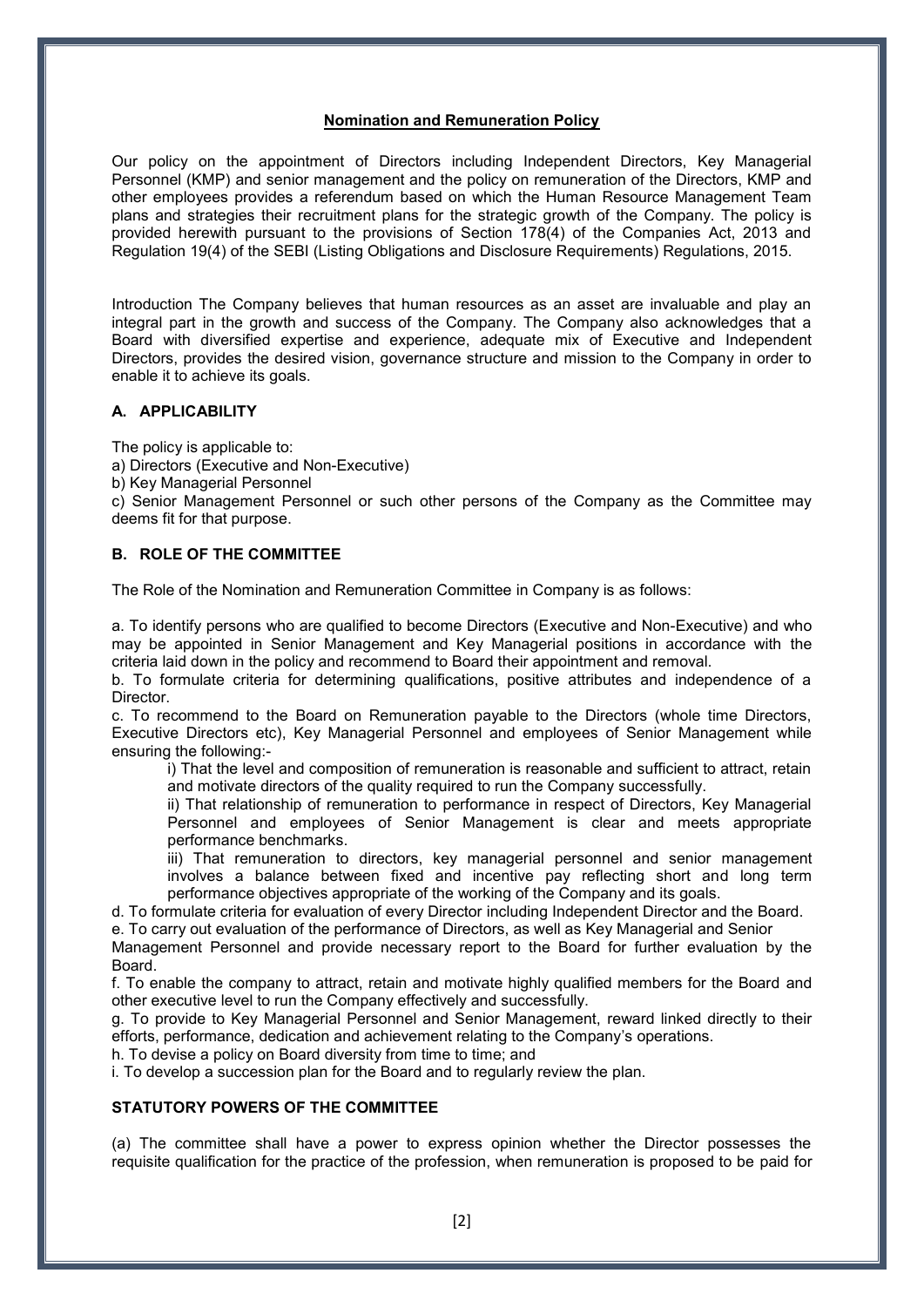the services to be rendered in any other capacity and such services to be rendered are of a professional nature.

(b) Where in any Financial Year during the currency of tenure of a managerial person, a Company has no profits or its profits are inadequate, the Committee may approve the payment of remuneration as per Section II of Part II of Schedule V to the Companies Act, 2013.

# **C. COMPOSITION OF THE COMMITTEE**

a. The Committee shall consist of a minimum 3 Non-Executive Directors, majority of them being Independent Directors.

b. Minimum two (2) members shall constitute a quorum for the Committee meeting.

c. Membership of the Committee shall be disclosed in the Annual Report.

d. Term of the Committee shall be continued unless terminated by the Board of Directors.

## **D. CHAIRMAN**

a. The Chairman of the Committee shall be an Independent Director.

b. The Chairman of the Company may be appointed as a member of the Committee but shall not be a Chairman of the Committee.

c. In the absence of the Chairman, the members of the Committee present at the meeting shall choose one of the Independent Directors amongst them to act as Chairman.

d. The Chairman of the Committee shall endeavor to be present at the Annual General Meeting or, in his absence any other member of the committee as authorized shall attend the Annual General Meeting.

## **E. FREQUECY OF MEETINGS**

The Committee shall meet as per the requirement of Companies Act, 2013 rules made there under read with requirement of SEBI (LODR) Regulations, 2015. The meeting of the Committee shall be held at such regular intervals as may be required.

#### **F. COMMITTEE MEMBERS' INTERESTS**

a. A member of the Committee is not entitled to be present when his or her own remuneration is discussed at a meeting or when his or her performance is being evaluated.

b. The Committee may invite such executives, functional heads and outside experts, as it considers appropriate, to be present at the meetings of the Committee.

#### **G. SECRETARY**

The Company Secretary of the Company shall act as Secretary of the Committee.

#### **H. VOTING**

- a. Decisions of the Committee shall be decided by a majority of votes of Members present and voting and any such decision shall for all purposes be deemed a decision of the Committee.
- b. In the case of equality of votes, the Chairman of the meeting will have a casting vote.

#### **I. MINUTES OF COMMITTEE MEETING**

The minutes of all the proceedings of all meetings must be signed by the Chairman of the Committee at the subsequent meeting. Minutes of the Committee meetings will be tabled at the subsequent Board Meetings.

## **J. POLICY FOR APPOINTMENT AND REMOVAL OF DIRECTORS, KMP AND SENIOR MANAGEMENT**

**1. Appointment Criteria and Qualifications:**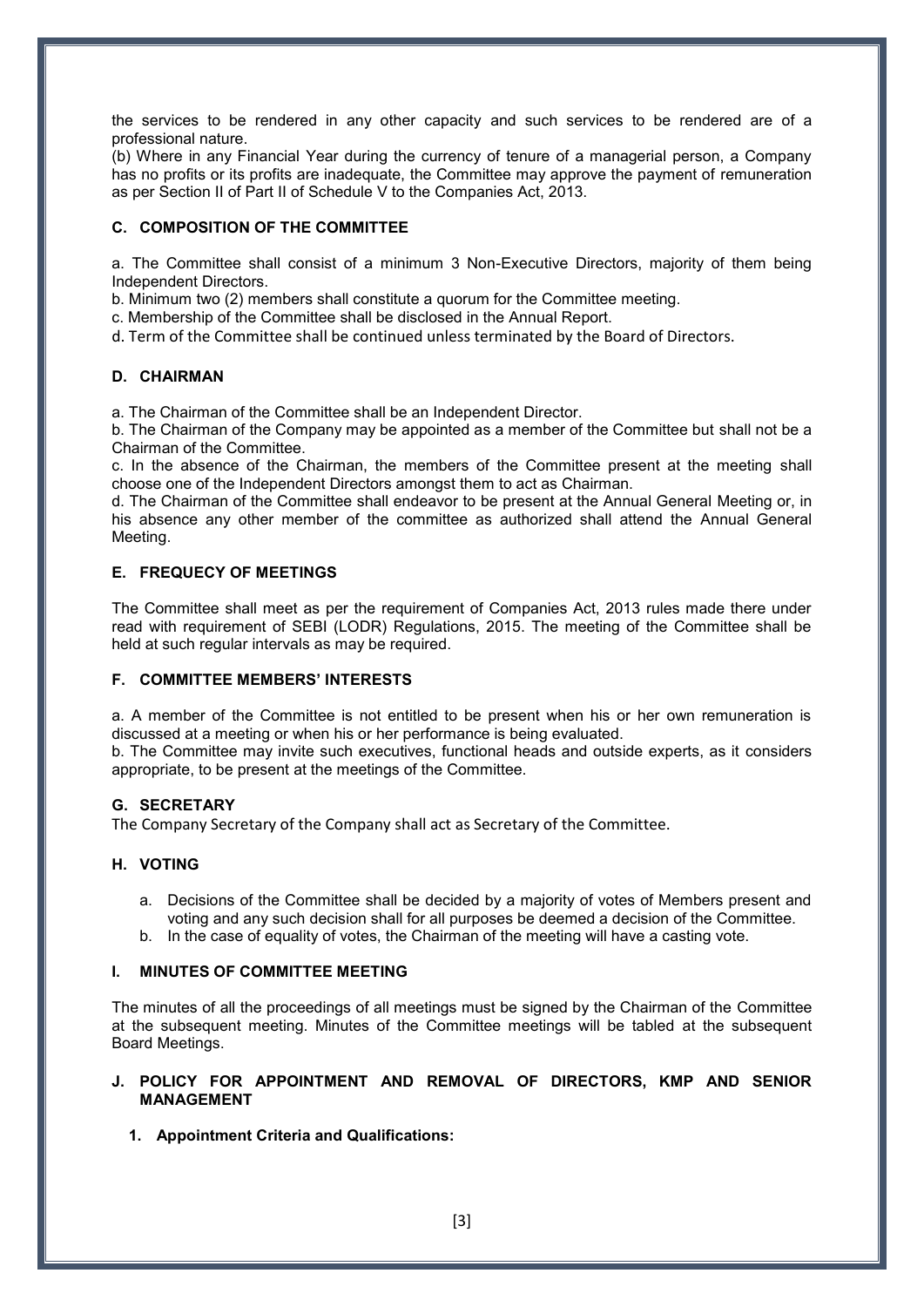a) The Committee shall identify and ascertain the integrity, qualification, expertise and experience of the person in one or more fields of finance, law, management, sales, marketing, administration, public administrative services, research, corporate governance, technical operations or any other discipline related to the Company's business for appointment as Director, KMP or at Senior Management level and recommend to the Board for his/her appointment.

b) A person should possess adequate qualification, expertise and experience for the position he/she is considered for appointment. The Committee has discretion to decide whether qualification, expertise and experience possessed by a person is sufficient /satisfactory for the concerned position.

c) The Company shall not appoint or continue the employment of any person as Whole Time Director who has attained the age of seventy years. Provided that the term of the person holding this position may be extended beyond the age of seventy years with the approval of shareholders by passing a special resolution based on the explanatory statement annexed to the notice for such motion indicating the justification for extension of appointment beyond seventy years.

d) As per Selection Criteria of Senior Management shall mean employees hired at the level of Divisional Heads and Corporate Functional Heads or equivalent positions. The policy provides that the candidate should have appropriate qualifications, skills and experience for discharging the role. The qualifications, skills and experience of each such position shall be defined in the job description, which will be maintained by the HR function.

#### **2. Term/Tenure:**

#### **a) Managing Director/Whole**‐**time Director:**

The Company shall appoint or re‐appoint any person as its Managing Director or Executive Director for a term not exceeding five years at a time. No re-appointment shall be made earlier than one year before the expiry of term.

#### **b) Independent Director:**

An Independent Director shall hold officer for a term up to five consecutive years on the Board of the Company and will be eligible for re‐appointment on passing of a special resolution by the Company and disclosure of such appointment in the Boardʹs report.

- No Independent Director shall hold office for more than two consecutive terms of upto maximum of 5 years each, but such Independent Director shall be eligible for appointment after expiry of three years of ceasing to become an Independent Director. Provided that an Independent Director shall not during the said period of three years, be appointed in or be associated with the Company in any other capacity, either directly or indirectly.
- At the time of appointment of Independent Director it should be ensured that number of Board on which such Independent Director serves is restricted to seven listed companies as an Independent Director and three listed companies as an Independent Director in case such person is serving as a Whole‐time Director of a listed company or such other number as may be prescribed under the Act.
- The candidate proposed to be appointed as Independent Director, should not have any direct or indirect material pecuniary relationship with the Company and must satisfy the requirements imposed under the Companies Act or under the SEBI (LODR) Regulations, 2015 requirements.

#### **3. EVALUATION**

The Committee shall carry out evaluation of performance of every Director, KMP and Senior Management Personnel at regular interval (yearly).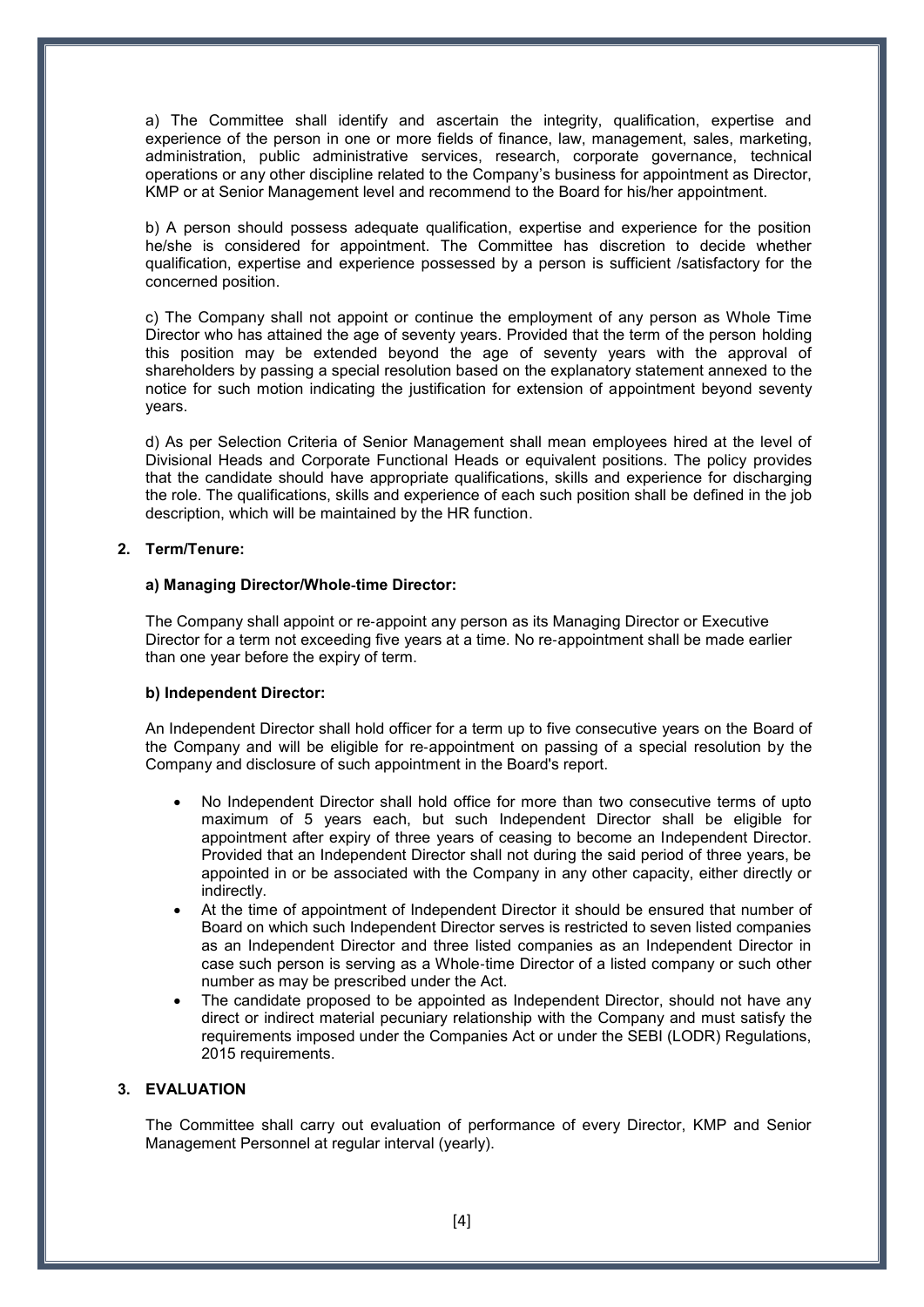# **4. REMOVAL**

Due to reasons for any disqualification mentioned in the Act or under any applicable Act, rules and regulations thereunder, the Committee may recommend, to the Board with reasons recorded in writing, removal of a Director, KMP or Senior Management Personnel subject to the provisions and compliance of the said Act, rules and regulations.

## **5. RETIREMENT**

The Director, KMP and Senior Management Personnel shall retire as per the applicable provisions of the Act and the prevailing policy of the Company. The Board will have the discretion to retain the Director, KMP, Senior Management Personnel in the same position/ remuneration or otherwise even after attaining the retirement age, for the benefit of the Company,

## **K. BOARD DIVERSITY**

The Board shall consist of such number of Directors, including at least one women Director and not less than fifty percent of the Board of Directors comprising non-executive directors, as is necessary to effectively manage the Company of its size.

When the Chairman of the Board is a non-executive director, at least one-third of the Board should comprise independent directors and in case the Company does not have a regular non-executive Chairman or in case the regular non-executive Chairman is a promoter of the Company, at least half of the Board comprise independent directors.

The Committee will lead the process for Board appointments. All Board appointments will be based on the skills, diverse experience, independence and knowledge which the Board as a whole requires to be effective. The Committee shall seek to address Board vacancies by actively considering candidates that bring a diversity of background and opinion from amongst those candidates with the appropriate background and industry or related expertise and experience. The candidates will be considered against objective criteria, having due regard to the benefits of diversity on the Board.

Additionally the Board may consider appointment of experts from various specialized fields such as finance, law, information technology, corporate strategy, marketing and business development, operations management etc. so as to bring diversified skill sets on board or succeed any outgoing director with the same expertise.

#### **L. POLICY FOR REMUNERATION TO DIRECTORS/KMP/SENIOR MANAGEMENT PERSONNEL**

## **1. Remuneration to Managing/Whole-time/Executive Director, KMP and Senior Management Personnel:**

The Board, on the recommendation of the Nomination and Remuneration Committee, reviews and approves the remuneration payable to the Executive Directors and Key Managerial Personnel. The Board and the Committee considers the provisions of the Companies Act, 2013, the limits approved by the shareholders and the individual and corporate performance in recommending and approving the remuneration to the Executive Directors and Key Managerial Personnel and Senior Management Personnel. The Remuneration/ Compensation / Commission etc. to be paid to Director/ Managing Director etc. shall be governed as per provisions of the Companies Act, 2013 and rules made there under or any other enactment for the time being in force.

*The terms of appointment and remuneration, resignation of Directors/ KMP/ Senior Management Personnel shall be governed by and shall be in compliance with the Debenture Trust Deed dated 22nd November, 2019.*

**2. Remuneration to Non-Executive/Independent Director:**